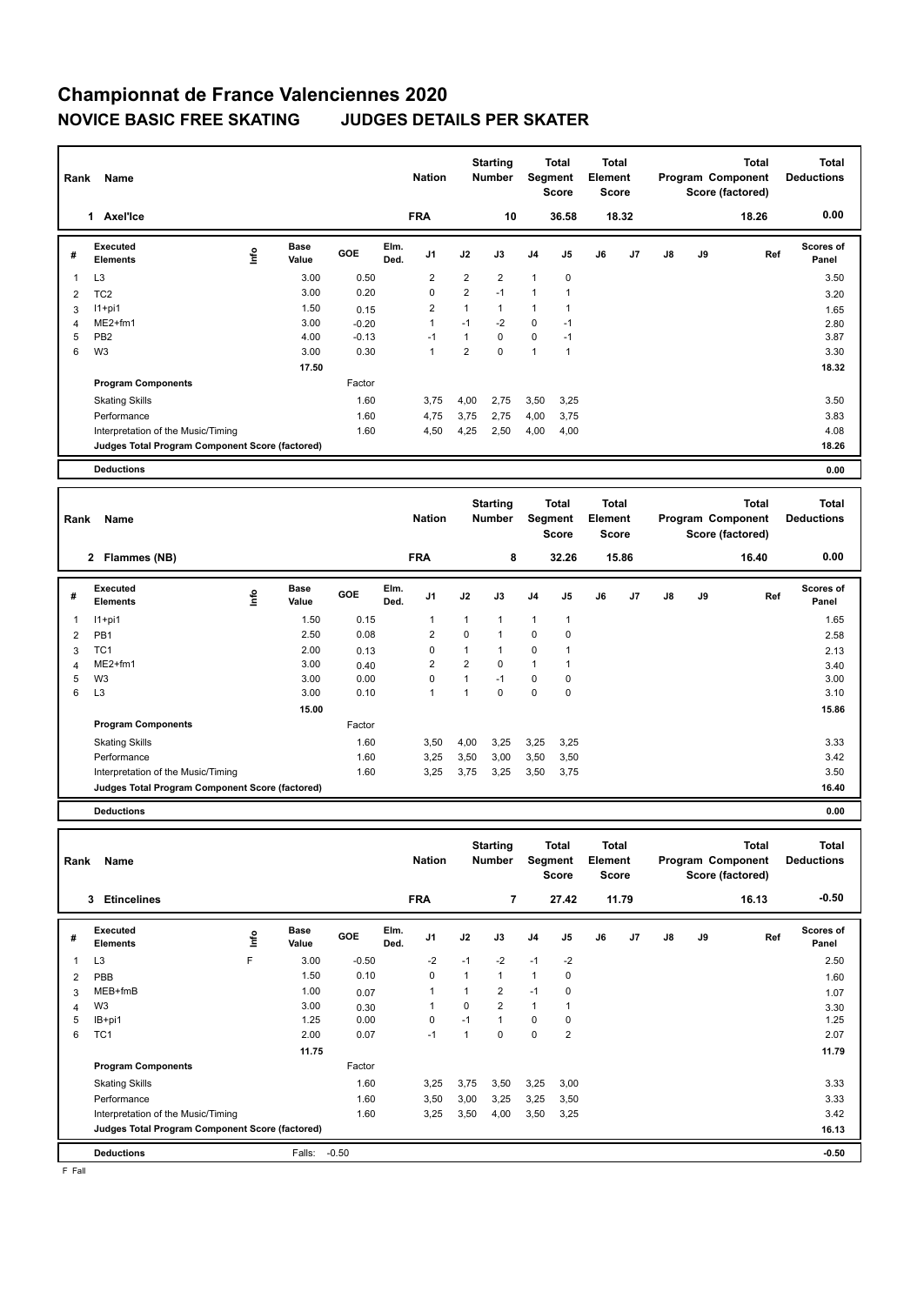| Rank | Name                                            |      |                      | <b>Nation</b> |              | <b>Starting</b><br><b>Number</b> | Segment        | <b>Total</b><br><b>Score</b> | <b>Total</b><br>Element<br><b>Score</b> |                |    |      | Total<br>Program Component<br>Score (factored) | <b>Total</b><br><b>Deductions</b> |       |                    |
|------|-------------------------------------------------|------|----------------------|---------------|--------------|----------------------------------|----------------|------------------------------|-----------------------------------------|----------------|----|------|------------------------------------------------|-----------------------------------|-------|--------------------|
|      | 4 Salamandres (NB)                              |      |                      |               |              | <b>FRA</b>                       |                | 5                            |                                         | 24.22          |    | 9.69 |                                                |                                   | 14.53 | 0.00               |
| #    | Executed<br><b>Elements</b>                     | ١nf٥ | <b>Base</b><br>Value | GOE           | Elm.<br>Ded. | J <sub>1</sub>                   | J2             | J3                           | J <sub>4</sub>                          | J <sub>5</sub> | J6 | J7   | $\mathsf{J}8$                                  | J9                                | Ref   | Scores of<br>Panel |
| 1    | W <sub>3</sub>                                  |      | 3.00                 | 0.00          |              | $\mathbf{1}$                     | $\mathbf 0$    | $\mathbf 0$                  | $\mathbf 0$                             | $\mathbf 0$    |    |      |                                                |                                   |       | 3.00               |
| 2    | I2+piB                                          |      | 1.25                 | $-0.13$       |              | $-1$                             | $-3$           | $-1$                         | $\mathbf 0$                             | $-1$           |    |      |                                                |                                   |       | 1.12               |
| 3    | MEB+fmB                                         |      | 1.00                 | $-0.03$       |              | 1                                | 0              | $-1$                         | $-1$                                    | 0              |    |      |                                                |                                   |       | 0.97               |
| 4    | PBB                                             |      | 1.50                 | 0.10          |              | 2                                | $\mathbf{1}$   | 1                            | 0                                       | 0              |    |      |                                                |                                   |       | 1.60               |
| 5    | <b>TCB</b>                                      |      | 1.00                 | $-0.20$       |              | $-2$                             | $-2$           | $-2$                         | $-2$                                    | $-2$           |    |      |                                                |                                   |       | 0.80               |
| 6    | L2                                              |      | 2.00                 | 0.20          |              | $\overline{2}$                   | $\overline{1}$ | $\mathbf{1}$                 | 1                                       | $-1$           |    |      |                                                |                                   |       | 2.20               |
|      |                                                 |      | 9.75                 |               |              |                                  |                |                              |                                         |                |    |      |                                                |                                   |       | 9.69               |
|      | <b>Program Components</b>                       |      |                      | Factor        |              |                                  |                |                              |                                         |                |    |      |                                                |                                   |       |                    |
|      | <b>Skating Skills</b>                           |      |                      | 1.60          |              | 3,25                             | 3,75           | 2,50                         | 2,00                                    | 2,50           |    |      |                                                |                                   |       | 2.75               |
|      | Performance                                     |      |                      | 1.60          |              | 4,00                             | 3,50           | 2,75                         | 3,00                                    | 2,75           |    |      |                                                |                                   |       | 3.08               |
|      | Interpretation of the Music/Timing              |      |                      | 1.60          |              | 4,25                             | 3,75           | 2,50                         | 3,00                                    | 3,00           |    |      |                                                |                                   |       | 3.25               |
|      | Judges Total Program Component Score (factored) |      |                      |               |              |                                  |                |                              |                                         |                |    |      |                                                |                                   |       | 14.53              |
|      | <b>Deductions</b>                               |      |                      |               |              |                                  |                |                              |                                         |                |    |      |                                                |                                   |       | 0.00               |

| Rank           | Name                                            |    |                      | <b>Nation</b> |              | <b>Starting</b><br><b>Number</b> |                | Total<br>Segment<br><b>Score</b> | <b>Total</b><br>Element<br><b>Score</b> |                |    |       | <b>Total</b><br>Program Component<br>Score (factored) | Total<br><b>Deductions</b> |       |                           |
|----------------|-------------------------------------------------|----|----------------------|---------------|--------------|----------------------------------|----------------|----------------------------------|-----------------------------------------|----------------|----|-------|-------------------------------------------------------|----------------------------|-------|---------------------------|
|                | Team Odysée (NB)<br>5                           |    |                      |               |              | <b>FRA</b>                       |                | 4                                |                                         | 23.79          |    | 10.72 |                                                       |                            | 13.07 | 0.00                      |
| #              | <b>Executed</b><br><b>Elements</b>              | ۴ů | <b>Base</b><br>Value | <b>GOE</b>    | Elm.<br>Ded. | J1                               | J2             | J3                               | J <sub>4</sub>                          | J <sub>5</sub> | J6 | J7    | J8                                                    | J9                         | Ref   | <b>Scores of</b><br>Panel |
| 1              | PBB                                             |    | 1.50                 | 0.05          |              | 0                                | $\overline{2}$ | 1                                | $\mathbf 0$                             | $\mathbf 0$    |    |       |                                                       |                            |       | 1.55                      |
| $\overline{2}$ | IB+piB                                          |    | 0.50                 | $-0.17$       |              | $-3$                             | $-3$           | $-3$                             | $-4$                                    | $-4$           |    |       |                                                       |                            |       | 0.33                      |
| 3              | MEB+fmB                                         |    | 1.00                 | $-0.13$       |              | -2                               | $\mathbf 0$    | $-1$                             | $-1$                                    | -2             |    |       |                                                       |                            |       | 0.87                      |
| 4              | TC1                                             |    | 2.00                 | 0.07          |              | 0                                | $\overline{2}$ | 1                                | $\mathbf 0$                             | 0              |    |       |                                                       |                            |       | 2.07                      |
| 5              | W <sub>3</sub>                                  |    | 3.00                 | $-0.10$       |              | $\Omega$                         | 1              | $-1$                             | $-1$                                    | 0              |    |       |                                                       |                            |       | 2.90                      |
| 6              | L <sub>3</sub>                                  |    | 3.00                 | 0.00          |              | 0                                | $\mathbf 0$    | 1                                | $\mathbf 0$                             | $\mathbf 0$    |    |       |                                                       |                            |       | 3.00                      |
|                |                                                 |    | 11.00                |               |              |                                  |                |                                  |                                         |                |    |       |                                                       |                            |       | 10.72                     |
|                | <b>Program Components</b>                       |    |                      | Factor        |              |                                  |                |                                  |                                         |                |    |       |                                                       |                            |       |                           |
|                | <b>Skating Skills</b>                           |    |                      | 1.60          |              | 2,25                             | 3,25           | 2,75                             | 2,50                                    | 2,75           |    |       |                                                       |                            |       | 2.67                      |
|                | Performance                                     |    |                      | 1.60          |              | 2,50                             | 3,25           | 2,75                             | 2,50                                    | 2,50           |    |       |                                                       |                            |       | 2.58                      |
|                | Interpretation of the Music/Timing              |    |                      | 1.60          |              | 2,25                             | 3,00           | 3,25                             | 3,00                                    | 2,75           |    |       |                                                       |                            |       | 2.92                      |
|                | Judges Total Program Component Score (factored) |    |                      |               |              |                                  |                |                                  |                                         |                |    |       |                                                       |                            |       | 13.07                     |
|                | <b>Deductions</b>                               |    |                      |               |              |                                  |                |                                  |                                         |                |    |       |                                                       |                            |       | 0.00                      |

**Total Deductions Total Program Component Score (factored) Total Element Score Total Segment Score Starting Rank Name Nation Number # Executed Elements**  MEB+fmB <sup>F</sup> **Info Base Value GOE J1 J2 J3 J4 J5 J6 J7 J8 J9 Scores of Panel** 1 MEB+fmB F 1.00 -0.23 -2 -1 -3 -2 -3 **Ref**  0.77 **Elm. Ded. 6 Magic'Moz (NB) FRA 11 23.43 10.73 13.20 -0.50** 2 I1+pi 0.50 0.03 1 1 1 0 0 0.53 3 TC1 2.00 -0.07 -2 0 -1 0 1 1.93 4 PBB 1.50 0.00 0 1 0 -1 0 1.50 1.50 5 L3 3.00 0.00 -1 1 1 -1 0 3.00 6 W3 3.00 0.00 0 1 0 0 0 3.00 **11.00 10.73 Program Components**  Skating Skills 2,25 3,75 2,75 3,00 3,00 1.60 2.92 Factor Performance 2.83 2.83 2.83 1.60 1,75 3,50 2,25 3,00 3,25 Interpretation of the Music/Timing 1.60 1,75 3,25 2,00 2,75 2,75 **Deductions** Falls: -0.50 **-0.50 Judges Total Program Component Score (factored) 13.20**

F Fall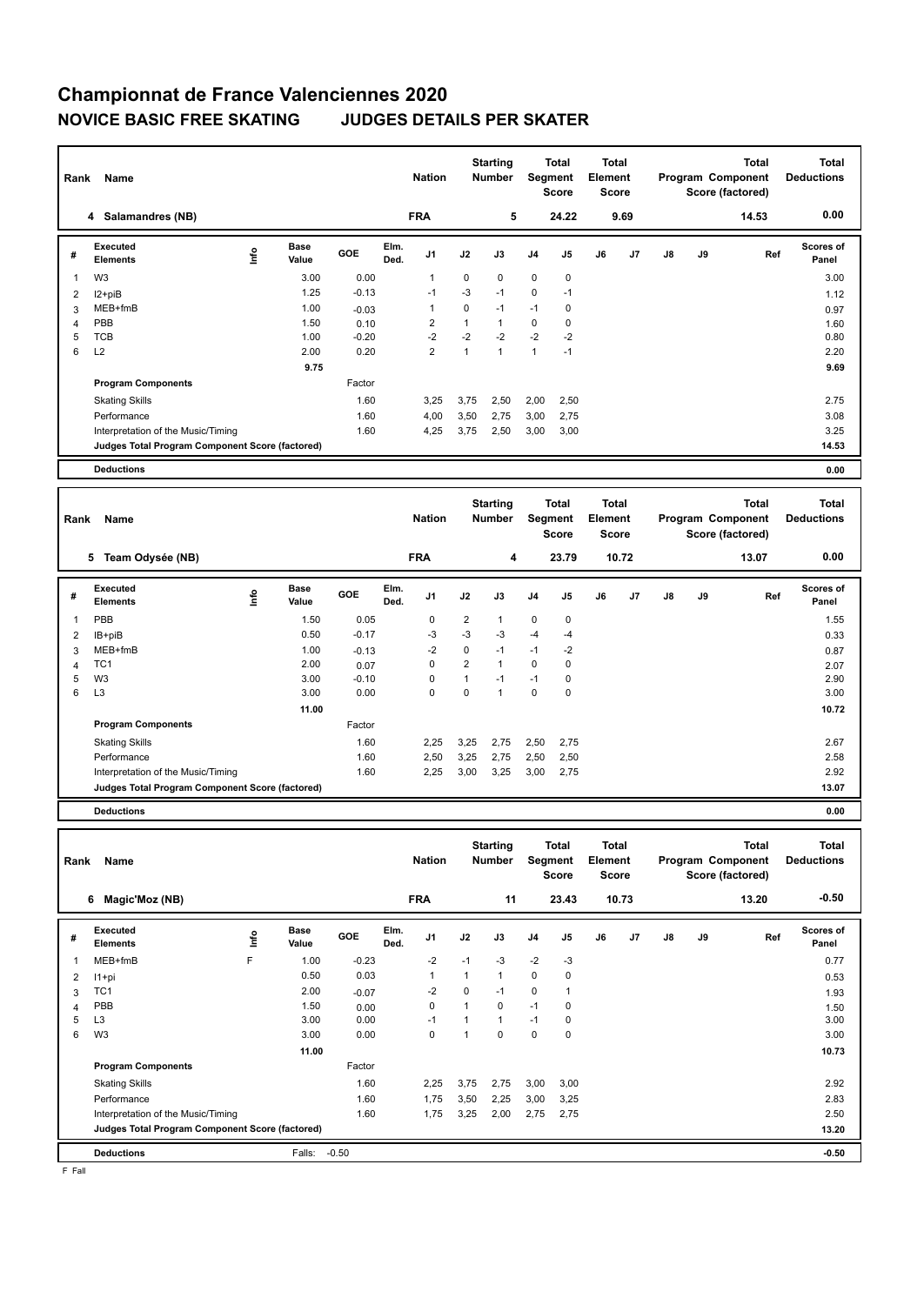| Rank | Name                                            |      | <b>Nation</b>        |         | <b>Starting</b><br><b>Number</b> | <b>Segment</b> | Total<br><b>Score</b> | <b>Total</b><br>Element<br><b>Score</b> |                |                |    | <b>Total</b><br>Program Component<br>Score (factored) | <b>Total</b><br><b>Deductions</b> |    |       |                    |
|------|-------------------------------------------------|------|----------------------|---------|----------------------------------|----------------|-----------------------|-----------------------------------------|----------------|----------------|----|-------------------------------------------------------|-----------------------------------|----|-------|--------------------|
|      | 7 Ice Angels                                    |      |                      |         |                                  | <b>FRA</b>     |                       | $\mathbf{2}$                            |                | 22.39          |    | 9.73                                                  |                                   |    | 12.66 | 0.00               |
| #    | Executed<br><b>Elements</b>                     | lnfo | <b>Base</b><br>Value | GOE     | Elm.<br>Ded.                     | J1             | J2                    | J3                                      | J <sub>4</sub> | J5             | J6 | J7                                                    | J8                                | J9 | Ref   | Scores of<br>Panel |
| 1    | <b>TCB</b>                                      |      | 1.00                 | 0.03    |                                  | $\mathbf 0$    | $\mathbf 1$           | $\mathbf{1}$                            | $\mathbf 0$    | $\mathbf 0$    |    |                                                       |                                   |    |       | 1.03               |
| 2    | PBB                                             |      | 1.50                 | 0.15    |                                  | $\overline{2}$ | $\mathbf{1}$          | $\mathbf{1}$                            | $\mathbf 0$    | $\overline{1}$ |    |                                                       |                                   |    |       | 1.65               |
| 3    | $11 + piB$                                      |      | 0.75                 | $-0.23$ |                                  | -3             | $-3$                  | $-1$                                    | $-3$           | $-4$           |    |                                                       |                                   |    |       | 0.52               |
| 4    | MEB+fmB                                         |      | 1.00                 | $-0.07$ |                                  | 0              | $-1$                  | $\mathbf{1}$                            | $-1$           | $-1$           |    |                                                       |                                   |    |       | 0.93               |
| 5    | L <sub>3</sub>                                  |      | 3.00                 | $-0.20$ |                                  | $\Omega$       | $\Omega$              | 1                                       | $-2$           | $-2$           |    |                                                       |                                   |    |       | 2.80               |
| 6    | W <sub>3</sub>                                  |      | 3.00                 | $-0.20$ |                                  | 0              | $-1$                  | $\Omega$                                | $-1$           | $-1$           |    |                                                       |                                   |    |       | 2.80               |
|      |                                                 |      | 10.25                |         |                                  |                |                       |                                         |                |                |    |                                                       |                                   |    |       | 9.73               |
|      | <b>Program Components</b>                       |      |                      | Factor  |                                  |                |                       |                                         |                |                |    |                                                       |                                   |    |       |                    |
|      | <b>Skating Skills</b>                           |      |                      | 1.60    |                                  | 2,50           | 3,50                  | 3,00                                    | 2,00           | 2,25           |    |                                                       |                                   |    |       | 2.58               |
|      | Performance                                     |      |                      | 1.60    |                                  | 3,00           | 3,00                  | 2,75                                    | 2,00           | 2,00           |    |                                                       |                                   |    |       | 2.58               |
|      | Interpretation of the Music/Timing              |      |                      | 1.60    |                                  | 3,00           | 3,00                  | 2,75                                    | 2,00           | 2,50           |    |                                                       |                                   |    |       | 2.75               |
|      | Judges Total Program Component Score (factored) |      |                      |         |                                  |                |                       |                                         |                |                |    |                                                       |                                   |    |       | 12.66              |
|      | <b>Deductions</b>                               |      |                      |         |                                  |                |                       |                                         |                |                |    |                                                       |                                   |    |       | 0.00               |
|      |                                                 |      |                      |         |                                  |                |                       |                                         |                |                |    |                                                       |                                   |    |       |                    |

| Rank | Name                                            |      |                      |            | <b>Nation</b> |                | <b>Starting</b><br><b>Number</b> |          | <b>Total</b><br>Segment<br>Score | <b>Total</b><br>Element<br><b>Score</b> |    |      |    | <b>Total</b><br>Program Component<br>Score (factored) | Total<br><b>Deductions</b> |                           |
|------|-------------------------------------------------|------|----------------------|------------|---------------|----------------|----------------------------------|----------|----------------------------------|-----------------------------------------|----|------|----|-------------------------------------------------------|----------------------------|---------------------------|
|      | Comètes (NB)<br>8                               |      |                      |            |               | <b>FRA</b>     |                                  | 9        |                                  | 20.79                                   |    | 9.15 |    |                                                       | 12.14                      | $-0.50$                   |
| #    | Executed<br><b>Elements</b>                     | ١nf٥ | <b>Base</b><br>Value | <b>GOE</b> | Elm.<br>Ded.  | J <sub>1</sub> | J2                               | J3       | J <sub>4</sub>                   | J5                                      | J6 | J7   | J8 | J9                                                    | Ref                        | <b>Scores of</b><br>Panel |
|      | $MEB+fmB$                                       |      | 1.00                 | $-0.10$    |               | $-1$           | $\mathbf 0$                      | $-1$     | $-1$                             | $-1$                                    |    |      |    |                                                       |                            | 0.90                      |
| 2    | PBB                                             |      | 1.50                 | $-0.45$    |               | -3             | $-3$                             | $-3$     | $-2$                             | $-4$                                    |    |      |    |                                                       |                            | 1.05                      |
| 3    | IB+piB                                          |      | 0.50                 | $-0.10$    |               | $-2$           | $-2$                             | $-1$     | $-3$                             | $-2$                                    |    |      |    |                                                       |                            | 0.40                      |
| 4    | <b>TCB</b>                                      |      | 1.00                 | 0.00       |               | 0              | $\mathbf 0$                      | 0        | $\pmb{0}$                        | 0                                       |    |      |    |                                                       |                            | 1.00                      |
| 5    | L <sub>3</sub>                                  |      | 3.00                 | 0.00       |               | 0              | $\mathbf 0$                      | $\Omega$ | $\mathbf 0$                      | $-1$                                    |    |      |    |                                                       |                            | 3.00                      |
| 6    | W <sub>3</sub>                                  |      | 3.00                 | $-0.20$    |               | 0              | $\mathbf{1}$                     | $-1$     | $-1$                             | $-1$                                    |    |      |    |                                                       |                            | 2.80                      |
|      |                                                 |      | 10.00                |            |               |                |                                  |          |                                  |                                         |    |      |    |                                                       |                            | 9.15                      |
|      | <b>Program Components</b>                       |      |                      | Factor     |               |                |                                  |          |                                  |                                         |    |      |    |                                                       |                            |                           |
|      | <b>Skating Skills</b>                           |      |                      | 1.60       |               | 2,25           | 2,75                             | 2,75     | 2,50                             | 2,25                                    |    |      |    |                                                       |                            | 2.50                      |
|      | Performance                                     |      |                      | 1.60       |               | 2,25           | 3,50                             | 2,25     | 2,75                             | 2,25                                    |    |      |    |                                                       |                            | 2.42                      |
|      | Interpretation of the Music/Timing              |      |                      | 1.60       |               | 2,50           | 3,25                             | 2,25     | 3,00                             | 2,50                                    |    |      |    |                                                       |                            | 2.67                      |
|      | Judges Total Program Component Score (factored) |      |                      |            |               |                |                                  |          |                                  |                                         |    |      |    |                                                       |                            | 12.14                     |
|      | <b>Deductions</b>                               |      | Falls:               | $-0.50$    |               |                |                                  |          |                                  |                                         |    |      |    |                                                       |                            | $-0.50$                   |

| Rank                     | Name                                            |      |                      | <b>Nation</b> |              | <b>Starting</b><br><b>Number</b> |             | <b>Total</b><br>Segment<br>Score | <b>Total</b><br>Element<br>Score |                |    |                | <b>Total</b><br>Program Component<br>Score (factored) | <b>Total</b><br><b>Deductions</b> |       |                           |
|--------------------------|-------------------------------------------------|------|----------------------|---------------|--------------|----------------------------------|-------------|----------------------------------|----------------------------------|----------------|----|----------------|-------------------------------------------------------|-----------------------------------|-------|---------------------------|
|                          | The Ice Cubes<br>9                              |      |                      |               |              | <b>BEL</b>                       |             | 3                                |                                  | 20.09          |    | 10.05          |                                                       |                                   | 10.54 | $-0.50$                   |
| #                        | Executed<br>Elements                            | lnfo | <b>Base</b><br>Value | <b>GOE</b>    | Elm.<br>Ded. | J <sub>1</sub>                   | J2          | J3                               | J <sub>4</sub>                   | J <sub>5</sub> | J6 | J <sub>7</sub> | $\mathsf{J}8$                                         | J9                                | Ref   | <b>Scores of</b><br>Panel |
| $\overline{\phantom{a}}$ | MEB+fmB                                         |      | 1.00                 | $-0.03$       |              | 1                                | $\mathbf 0$ | $-1$                             | $-1$                             | 0              |    |                |                                                       |                                   |       | 0.97                      |
| $\overline{2}$           | PBB                                             |      | 1.50                 | $-0.10$       |              | $-2$                             | $-1$        | 0                                | $\mathbf 0$                      | $-1$           |    |                |                                                       |                                   |       | 1.40                      |
| 3                        | W <sub>3</sub>                                  |      | 3.00                 | $-0.60$       |              | $-2$                             | $-1$        | $-2$                             | $-2$                             | $-2$           |    |                |                                                       |                                   |       | 2.40                      |
| 4                        | L <sub>3</sub>                                  |      | 3.00                 | $-0.30$       |              | -2                               | 0           | $-1$                             | $-1$                             | $-1$           |    |                |                                                       |                                   |       | 2.70                      |
| 5                        | $11+pi1$                                        | F    | 1.50                 | $-0.45$       |              | $-3$                             | $-2$        | $-3$                             | $-3$                             | $-3$           |    |                |                                                       |                                   |       | 1.05                      |
| 6                        | TC <sub>1</sub>                                 |      | 2.00                 | $-0.47$       |              | $-3$                             | $-2$        | $-3$                             | $-2$                             | $-2$           |    |                |                                                       |                                   |       | 1.53                      |
|                          |                                                 |      | 12.00                |               |              |                                  |             |                                  |                                  |                |    |                |                                                       |                                   |       | 10.05                     |
|                          | <b>Program Components</b>                       |      |                      | Factor        |              |                                  |             |                                  |                                  |                |    |                |                                                       |                                   |       |                           |
|                          | <b>Skating Skills</b>                           |      |                      | 1.60          |              | 2,00                             | 2,50        | 2,50                             | 2,50                             | 2,25           |    |                |                                                       |                                   |       | 2.42                      |
|                          | Performance                                     |      |                      | 1.60          |              | 1,75                             | 1,75        | 2,50                             | 2,50                             | 2,25           |    |                |                                                       |                                   |       | 2.17                      |
|                          | Interpretation of the Music/Timing              |      |                      | 1.60          |              | 1,75                             | 2,25        | 2,00                             | 2,00                             | 2,00           |    |                |                                                       |                                   |       | 2.00                      |
|                          | Judges Total Program Component Score (factored) |      |                      |               |              |                                  |             |                                  |                                  |                |    |                |                                                       |                                   |       | 10.54                     |
|                          | <b>Deductions</b>                               |      | Falls:               | $-0.50$       |              |                                  |             |                                  |                                  |                |    |                |                                                       |                                   |       | $-0.50$                   |
|                          | Costume/prop violation:                         |      | $(2 \text{ of } 6)$  |               |              |                                  |             |                                  |                                  |                |    |                |                                                       |                                   |       |                           |

F Fall